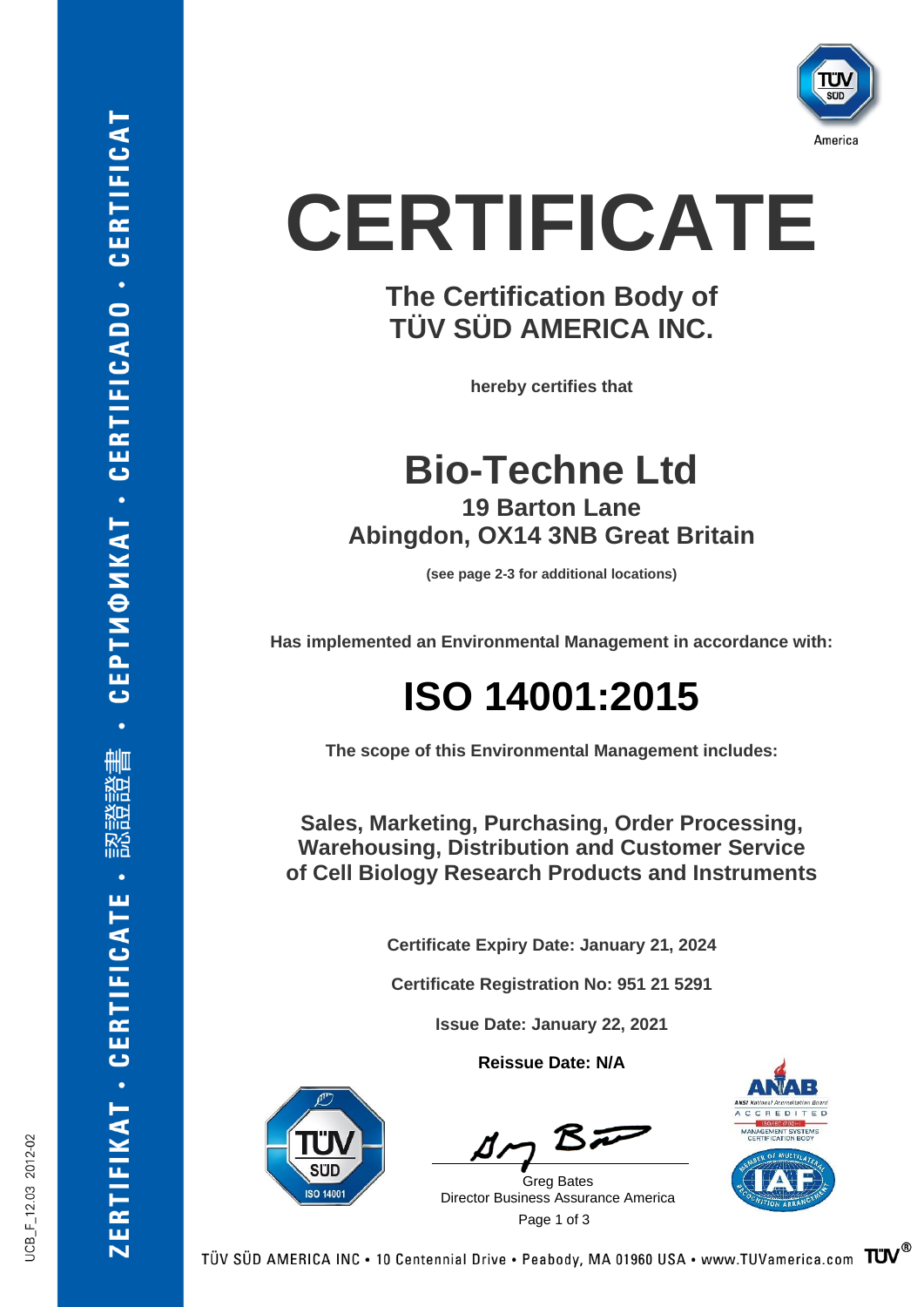

# **CERTIFICATE**

#### **Bio-Techne Ltd 19 Barton Lane Abingdon, OX14 3NB Great Britain**

**Scope – Central Function, Sales, Marketing, Purchasing, Order Processing, Warehousing, Distribution and Customer Service of Cell Biology Research Products and Instruments**

> **Processes - Marketing, Sales, Purchasing, Order Processing, Customer Service**

#### **Bio-techne GmbH Borsigstrasse 7A 65205 Wiesbaden, Deutschland**

**Scope – Sales, Marketing, and Customer Service of Cell Biology Research Products and Instruments**

**Processes - Sales Marketing, Order Processing**

**Certificate Expiry Date: January 21, 2024**

**Certificate Registration No: 951 21 5291**

**Issue Date: January 22, 2021**

**Reissue Date: N/A**

 Page 2 of 3 Greg Bates Director Business Assurance America

**SO 1400** 



JCB\_F\_12.03 2012-02